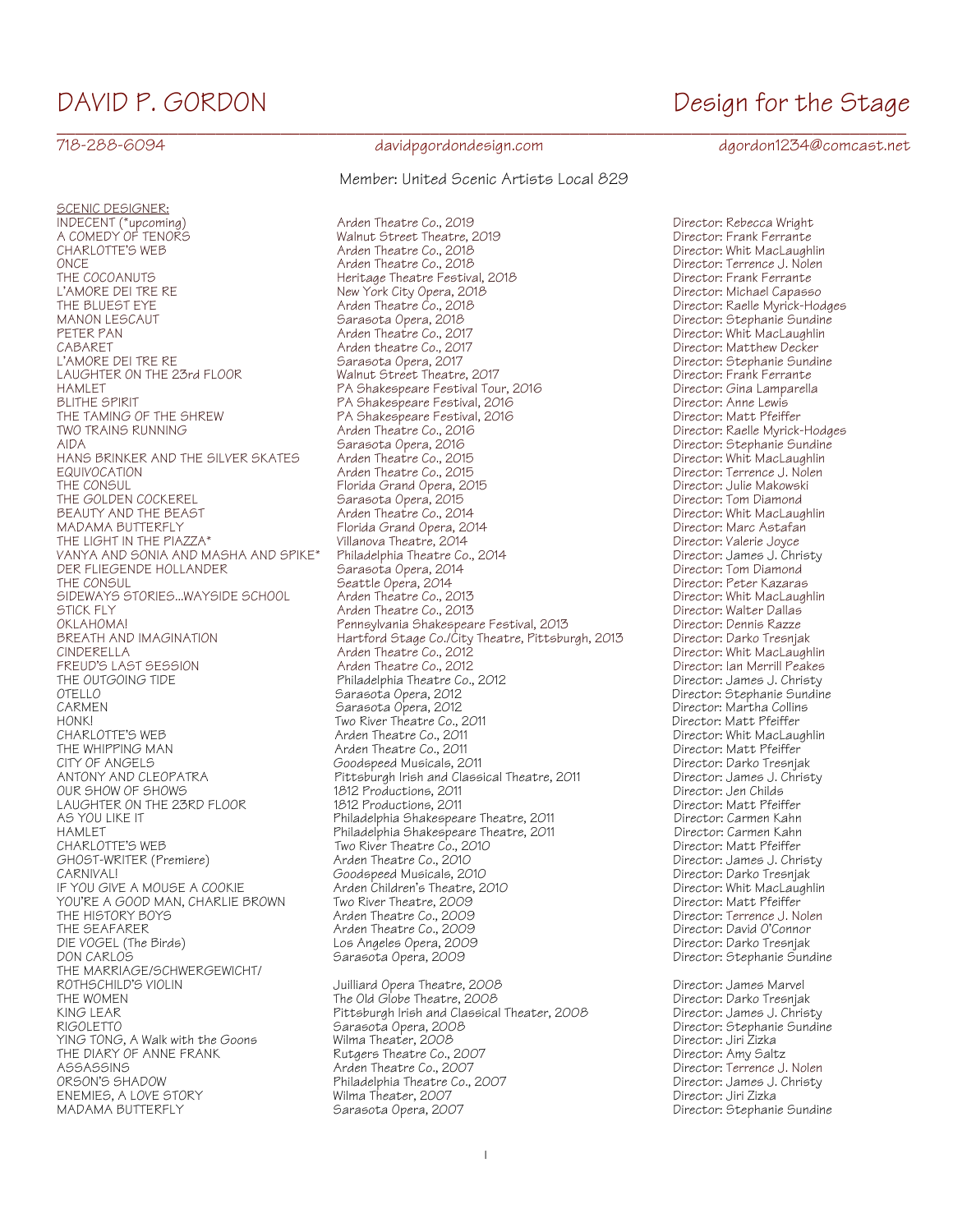HAPPY DAYS Worth Street Theatre Co./CSC, 2005 Director: Jeff Cohen BROADWAY BOUND Walnut Street Theatre, 2005<br>LITTLE WOMEN LSU College of Music, 2004 WERTHER Sarasota Opera, 2004<br>109CA TOSCA Director: Ira Sarasota Opera, 2004 HAY FEVER<br>TWELFTH NIGHT TWEER TO DIRECT And the Arden Theatre Co., 2003 THE BLUE DEMON FOR THE Huntington Theatre Co., 2003<br>THE MAGIC FIRE THE TRECTOR: Darko Treater, 2002 INDIAN INK Wilma Theater, 2002<br>ARIADNE AUF NAXOS Sarasota Opera, 2002 THE NUTCRACKER (Christmas Tree) Pennsylvania Ballet, 2<br>OTELLO OperaDelaware, 2001 HANSEL AND GRETEL Sarasota Opera, 2001<br>FALSTAFF Sarasota Opera, 2001 PRINCESS TURANDOT Blue Light Theatre Co., 2000<br>THE WEIR<br>Arden Theatre Co., 2000 HOTEL UNIVERSE Blue Light Theatre Co., 2000<br>ALZIRA Blue Light Theatre Co., 2000 PORTIA COUGHLAN McCarter Theatre, 1999<br>BED AND SOFA Director: Blanka Wilma Theater, 1999

THE PAVILION<br>The TWO NOBLE KINSMEN THE TWO River Theatre Co., 2007<br>THE TWO NOBLE KINSMEN Chicago Shakespeare Theater, 2006 Director: Darko Tresnjak THE TWO NOBLE KINSMEN Chicago Shakespeare Theater, 2006 Director: Darko Tresnjak ALL'S WELL THAT ENDS WELL Theatre for a New Audience, 2006 Director: Darko Tresnjak LA BOHEME Sarasota Opera, 2006 Director: Stephanie Sundine THE TIN PAN ALLEY RAG Maltz Jupiter Theatre, 2006 Director: Jiri Zizka DAVID COPPERFIELD Westport Country Playhouse, 2005 Director: Joanne Woodward AMOUR Goodspeed Musicals, 2005 Director: Darko Tresnjak DEAR BRUTUS Westport Country Playhouse, 2005 Director: Gregory Boyd SWEENEY TODD Arden Theatre Co., 2005 Director: Terrence J. Nolen THE CONSUL CONSUL Arizona Opera, 2005<br>The CONSUL Constants of the Unit of the College Co. COC CONS CONSULAR Constructor: Jeff Cohen CAVALLERIA/PAGLIACCI Sarasota Opera, 2005 Director: Stephanie Sundine DON GIOVANNI Sarasota Opera, 2005 Director: Pat Diamond LITTLE WOMEN LSU College of Music, 2004 Director: Dugg McDonough ART Villanova University Theatre, 2004 Director: Harriet Power NIGHT AND DAY Wilma Theater, 2004 Director: Jiri Zizka WHAT THE BUTLER SAW Funtington Theatre Co., 2004 Theath Physics of Director: Darko Theatre Co., 2004 Director: Darko T<br>WERTHER Director: Ira Siff TOSCA Sarasota Opera, 2004 Director: Stephanie Sundine BILOXI BLUES Walnut Street Theatre, 2004 Director: Frank Ferrante NYSF/Public Theatre, 2004 **Director:** Darko Tre<br>Wilma Theater, 2003 Director: Jiri Zizka RESURRECTION BLUES Wilma Theater, 2003 Director: Jiri Zizka TWELFTH NIGHT Arden Theatre Co., 2003 Director: Whit MacLaughlin STRING FEVER Ensemble Studio Theatre, 2003 Director: Mary B. Robinson DIE FLEDERMAUS Sarasota Opera, 2003 Director: Darko Tresnjak MACBETH Sarasota Opera, 2003 Director: Stephanie Sundine BRIGHTON BEACH MEMOIRS Walnut Street Theatre, 2003 Director: Frank Ferrante THE MAGIC FIRE THE MILMA Theater, 2002 CHEAT Director: Blanka Zizka<br>CHEAT Director: Joan Vail Thorne (Director: Joan Vail Thorne CHEAT CHEAT CHEAT Women's Project and Productions, 2002<br>Milliamstown Theatre Festival, 2002 Director: Darko Tresnjak MOVING PICTURE (Premiere) Williamstown Theatre Festival, 2002 Director: Darko Tresnjak Opera Theatre of St. Louis, 2002 **Director:** Director: Darko Tre<br>Wilma Theater, 2002 Director: Jiri Zizka ARIADNE AUF NAXOS Sarasota Opera, 2002 Director: Stephanie Sundine COSI FAN TUTTE Sarasota Opera, 2002 Director: Darko Tresnjak Arden Theatre Co., 2002<br>Pennsylvania Ballet, 2001 OTELLO OperaDelaware, 2001 Director: Stephanie Sundine DINER WITH FRIENDS Philadelphia Theatre Co., 2001 Director: Mary B. Robinson A LITTLE NIGHT MUSIC Goodspeed Musicals, 2001 Director: Darko Tresnjak THE WINTER'S TALE THE Williamstown Theatre Festival, 2001 The University Director: Darko Tresnjak<br>PRINCESS TURANDOT PRESSENT Westport Country Playhouse, 2001 The Director: Darko Tresnjak PRINCESS TURANDOT Westport Country Playhouse, 2001 Director: Darko Tresnjak ROSENCRANTZ & GUILDENSTERN ARE DEAD Long Wharf Theatre, 2001<br>ANDROMEDA SHACK (Premiere) Wooly Mammoth/Kennedy Center, 2001 Director: Lou Jacob ANDROMEDA SHACK (Premiere)<br>ANDROMEDA SHACK (Premiere) Wooly Mammoth/Kennedy Center, 2001 Director: Lou Jacob<br>AMPHITRYON Director: Darko Tresniak AMPHITRYON Huntington Theatre Co., 2001 Director: Darko Tresnjak FALSTAFF Sarasota Opera, 2001 Director: Stephanie Sundine REAL INSPECTOR HOUND/BLACK COMEDY Wilma Theater, 2000<br>PRINCESS TURANDOT PRINCESS DESIGNED Blue Light Theatre Co., 2000 THE WEIR<br>THE SKIN OF OUR TEETH Theatre Theatre Co., 2000<br>THE SKIN OF OUR TEETH Williamstown Theatre Festival, 2000 Director: Darko Tresniak THE SKIN OF OUR TEETH Williamstown Theatre Festival, 2000 Director: Darko Tresnjak The Unit of the Latter of the Interact Theatre Co., 2000<br>Interact Theatre Co., 2000<br>INO-HEADED Director: Joan Vail Thorne (Dan Vail Thorne Women's Projects and Productions, 2000) TWO-HEADED TWO-HEADED TO MELLING Women's Projects and Productions, 2000 Director: Joan Vail Thorne<br>HOTEL UNIVERSE THE STATE SHE Light Theatre Co., 2000 ALZIRA Sarasota Opera, 2000 Director: James Furlong MUCH ADO ABOUT NOTHING Arden Theatre Co., 2000 Director: Aaron Posner DER FLIEGENDE HOLLANDER<br>DER FLIEGENDE HOLLANDER Sarasota Opera, 2000<br>ANGEL STREET Street on the Park/NYS Tour, 2000 Director: Rob Urbinati Aueens Theatre in the Park/NYS Tour, 2000 Director: Rob Urbin<br>Wilma Theater, 1999 Director: Jiri Zizka THE TIN PAN ALLEY RAG Wilma Theater, 1999 Director: Jiri Zizka ON THE VERGE VILLAND Villanova University Theatre, 1999 Controlled a Director: Harriet Power (1999 Marriet Powe<br>THREE DAYS OF RAIN Controlled a Arden Theatre Co., 1999 Marriet Power (1999 Director: Aaron Posner THREE DAYS OF RAIN Arden Theatre Co., 1999 Director: Aaron Posner OF MICE AND MEN Delaware Theatre Co., 1999 Director: M. Bourke Walker CAT ON A HOT TIN ROOF COMEXATION Arden Theatre Co., 1999<br>GIANNI SCHICCHI/PAGLIACCI COMEXATION: Sylvan Opera Festival. 1999 Comexation Director: Marciem Bazell GIANNI SCHICCHI/PAGLIACCI Sylvan Opera Festival, 1999 Director: Marciem Bazell SUMMER (World Premiere) Berkshire Opera Co., 1999 Director: Mary Duncan<br>ANGEL STREET Pearl Theatre Co., 1999 Director: Rob Urbinati ANGEL STREET And Communicative Co., 1999<br>GROSS INDECENCY CROSS Philadelphia Theatre Co., 1999 Director: James J. Christy GROSS INDECENCY Philadelphia Theatre Co., 1999 Director: James J. Christy MAY NIGHT Sarasota Opera, 1999 Director: Darko Tresnjak LUISA MILER Sarasota Opera, 1999 Director: Greg Keller THE CRIPPLE OF INISHMAAN Wilma Theater, 1999<br>THE CRIPPLE OF INISHMAAN Willanova University Theatre, 1999 Director: Jiri Zizka<br>Director: Harriet Power THE SUICIDE Villanova University Theatre, 1999 Director: Harriet Power

Director: Blanka Zizka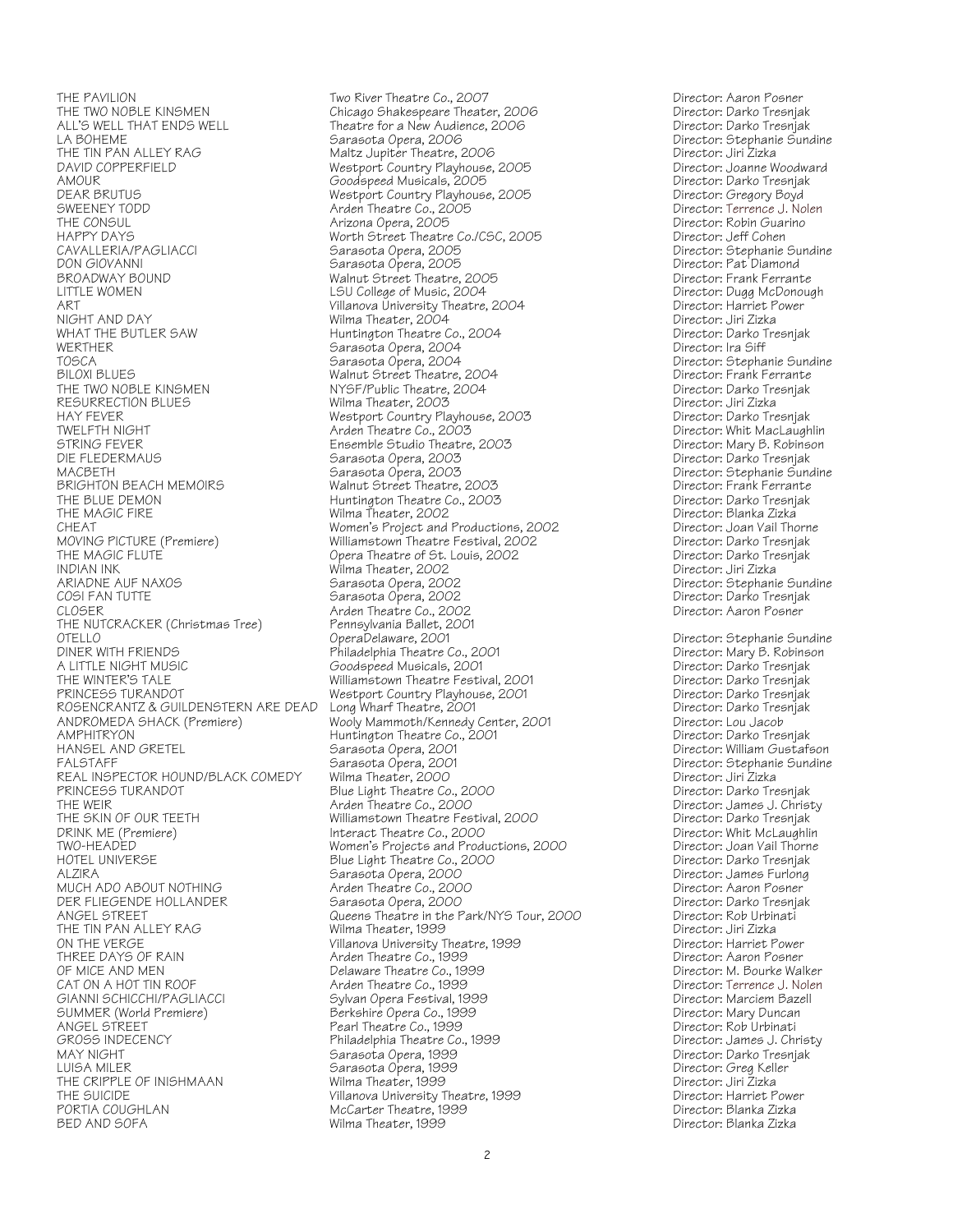A MIDSUMMER NIGHT'S DREAM Arden Theatre Co., 1998 Director: Aaron Posner ON THE RAZZLE Wilma Theater, 1998 Director: Jiri Zizka COMPANY Arden Theatre Co., 1997 Director: Terry Nolen THE GLASS MENAGERIE Cheltenham Center for the Arts, 1996<br>DEATH OF A SALESMAN CHERRY Arden Theatre Co., 1996 KINDERTRANSPORT Cheltenham Center for the Arts, 1996 Director: Ken Marini THE WINTER'S TALE Cheltenham Center for the Arts, 1995<br>MASKARADE Cheltenham Center for the Arts, 1995 MOBY DICK<br>THE LION IN WINTER THE Bristol Riverside Theatre, 1991<br>Bristol Riverside Theatre, 1991 CANDIDE Pennsylvania Opera Theatre, 1989 Director: Jonathan Pape

THE GRAPES OF WRATH Arden Theatre Co., 1999 Director: Terrence J. Nolen LOVE AND ANGER Wilma Theater, 1998 Director: Jiri Zizka HARD TIMES People's Light & Theatre Co., 1998 Director: Lou Jacob THE CONSUL Berkshire Opera Co., 1998 Director: Mary Duncan A MOON FOR THE MISBEGOTTEN Venture Theatre, 1998<br>A MIDSUMMER NIGHT'S DREAM Arden Theatre Co., 1998 Director: Aaron Posner JENUFA Sarasota Opera, 1998 Director: John Hoomes LA TRAVIATA Sarasota Opera, 1998 Director: Darko Tresnjak TINY ISLAND (Premiere) Arden Theatre Co./PLTC, 1998 Director: Terrence J. Nolen INDISCRETIONS Wilma Theater, 1997 Director: Jiri Zizka HARD TIMES Pearl Theatre Co., 1997 Director: Lou Jacob THE MARRIAGE OF FIGARO Berkshire Opera Co., 1997 Director: Mary Duncan OVIDIANA (Premiere) Network for New Music, 1997 Director: Dugg McDonough THE RULING CLASS (UNITAL STATES) Wilma Theater, 1997<br>THIRD & INDIANA Director: Aaron Po THIRD & INDIANA Arden Theatre Co., 1997 Director: Aaron Posner KONIGSKINDER Sarasota Opera, 1997 Director: Jacque Trussel ANGELS IN AMERICA Villanova University Theatre, 1997 Director: J. Christy & H. Power VILNA'S GOT A GOLEM American Jewish Theatre, 1997 Director: Lou Jacob ARCADIA Wilma Theater, 1997 Director: Jiri Zizka DEATH OF A SALESMAN Arden Theatre Co., 1996 (DEATH OF A SALESMAN Director: Terrence J. Nolen<br>1996 Director: Mary Duncan Berkshire Opera Co., 1996 (Director: Mary Duncan THE RAKE'S PROGRESS Berkshire Opera Co., 1996 Director: Mary Duncan LA CENERENTOLA Berkshire Opera Co., 1996 Director: Mary Duncan PUNCH AND JUDY GET DIVORCED American Music Theatre festival, 1996 Director: David Gordon: Director: David Gord<br>ESCAPE FROM HAPPINESS Wilma Theater. 1996 ESCAPE FROM HAPPINESS Wilma Theater, 1996 Director: Jiri Zizka VILNA'S GOT A GOLEM (Premiere) Phila. Festival Theatre for New Plays, 1996 Director: Lou Jacob Arden Theatre Co./City Theatre Pittsburgh, 1996 Director: Terrence J. Nolen<br>Sarasota Opera, 1996 Director: Geraldine Abbate GIANNI SCHICCHI/SUOR ANGELICA Sarasota Opera, 1996<br>KINDERTRANSPORT Cheltenham Center for the Arts, 1996 Director: Ken Marini LA FORZA DEL DESTINO<br>1996 - THREE SISTERS<br>2011 - Phila. Festival Theatre for New Plays, 1996 Director: Carol Rocamora THREE SISTERS Phila. Festival Theatre for New Plays, 1996 Director: Carol Rocamora RENDEZVOUS WITH REALITY **Wilma Theater, 1995**<br>BETRAYAL Director: Jiri Zizka Cheltenham Center for the Arts, 1995 Director: Ken Marini BETRAYAL Cheltenham Center for the Arts, 1995 Director: Ken Marini A MAN FOR ALL SEASONS Bristol Riverside Theatre, 1995 Director: Richard Edelman MAJOR BARBARA Arden Theatre Co., 1995 Director: Aaron Posner BAD GIRLS UPSET BY THE TRUTH American Music Theatre Festival, 1995 Director: Ben Levit<br>THE WINTER'S TALE Cheltenham Center for the Arts, 1995 Director: Ken Marini mannah di secara terletak di secara di Sarasota Opera, 1995<br>MASKARADE Sarasota Opera, 1995 Director: Mary Director: Carol Rocamora<br>HERE SHE ISI (Premiere) Director: Carol Rocamora HERE SHE IS! (Premiere) Phila. Festival Theatre for New Plays, 1995 Director: Carol Rocamora<br>PARALLEL LIVES Director: Harriet Power PARALLEL LIVES Cheltenham Center for the Arts, 1995 Director: Harriet Power THE CHERY ORCHARD Phila. Festival Theatre for New Plays, 1995 Director: Carol Rocamora LOVERS Arden Theatre Co., 1995 Director: Aaron Posner HOLIDAY MEMORIES Philadelphia Drama Guild, 1994 Director: Mary B. Robinson SIGN OF THE LIZARD (Premiere) People's Light & Theatre Co., 1994 Director: Ken Marini GOODNIGHT, DESDEMONA... Arden Theatre Co., 1994 Director: Aaron Posner THE HOUSE OF BERNARDA ALBA People's Light & Theatre Co., 1994 Director: Ken Marini THE HIDDEN ONES (Premiere) Phila. Festival Theatre for New Plays, 1994 Director: James J. Christy D. Christy<br>1994 Director: Ken Marini Phila. Festival Theatre for New Plays, 1994 Director: Ken Marini STRAIGHT MAN (Premiere) *Phila. Festival Theatre for New Plays*, 1994<br>TRANSLATIONS: Ken Marinii Arden Theatre Co., 1994 TRANSLATIONS COMEXATIONS Arden Theatre Co., 1994<br>ELLEN FOSTER COMEXATION Arden Theatre Co., 1994 Cliented Comey Director: Aaron Posner ELLEN FOSTER Arden Theatre Co., 1994 Director: Aaron Posner INSPECTING CAROL Philadelphia Drama Guild, 1993 Director: Mary B. Robinson La PUCELLE (Premiere) Cheltenham Center for the Arts, 1993 Director: Ken Marini MAN OF LaMANCHA Bristol Riverside Theatre, 1993 Director: Keith Baker THE GIGLI CONCERT Cheltenham Center for the Arts, 1993 Director: Harriet Power THE BIG NUMBERS (Premiere) Phila. Festival Theatre for New Plays, 1993 Director: Carol Rocamora<br>MOTHER, I"M HERE Disclo Bryce Empire State Center for the Arts, 1993 Director: Maria Riccio Bryce MOTHER, I"M HERE THERE THE MOTHER, I"M HERE THE STATE STATE STATE STATE STATE STATE STATE STATE STATE STATE ST<br>RECKLESS Director: Harriet Power RECKLESS Cheltenham Center for the Arts, 1993 Director: Harriet Power State N. E. Theatre, Volgograd, Russia, 1992 Director: Ken Marini<br>Cheltenham Center for the Arts, 1992 Director: Ken Marini HEARTS BEATING FASTER (Premiere) Cheltenham Center for the Arts, 1992 Director: Ken Marini LITTLE SHOP OF HORRORS<br>
A LIFE IN THE THEATRE Cohoes Music Hall, 1992 Director: David Hold,<br>
A LIFE IN THE THEATRE Cheltenham Center for the Arts, 1992 Director: Ken Marini A LIFE IN THE THEATRE Cheltenham Center for the Arts, 1992 Director: Ken Marini<br>ALL MY SONS Cheltenham Center for the Arts, 1992 Director: Ken Marini ALL MY SONS Cheltenham Center for the Arts, 1992 Director: Ken Marini<br>CATCH! (Premiere) CATCH! Cheltenham Center for the Arts, 1992 Director: Ken Marini CATCH! (Premiere) Cheltenham Center for the Arts, 1992 Director: Ken Marini BASTIEN AND BASTIENNE Mozart Bicentennial at Lincoln Center, 1992 Director: Bruce Taylor SERENADING LOUIE Cheltenham Center for the Arts, 1991 Director: Alex Dmitriev THE LION IN WINTER<br>THE LION IN WINTER THEATRE BRISTON BRISTON BRISTON Director: Stuart Vaughn<br>DR. FRANKLIN (World Premiere) Blectrical Matter Festival, 1990 DR. FRANKLIN (World Premiere) Electrical Matter Festival, 1990 Director: Dugg McDonough ROMEO AND JULIET COMENS (Riverside Shakespeare Co., 1990 Comenting Director: Charles Keating<br>1990 Director: Stuart Vaughn (Riverside Shakespeare Co., 1990 Charles Director: Stuart Vaughn TWELFTH NIGHT **The Construction Construction Construction** Director: Stuart Vaughne Riverside Shakespeare Co., 1990<br>FLYPAPER Director: Shari Upbin FLYPAPER Theatre-Off-Park, 1990 Director: Shari Upbin CANDIDE Lyric Opera of Dallas, 1990 Director: Ron Luchsinger Riverside Shakespeare Co., NYC Parks Tour, 1989